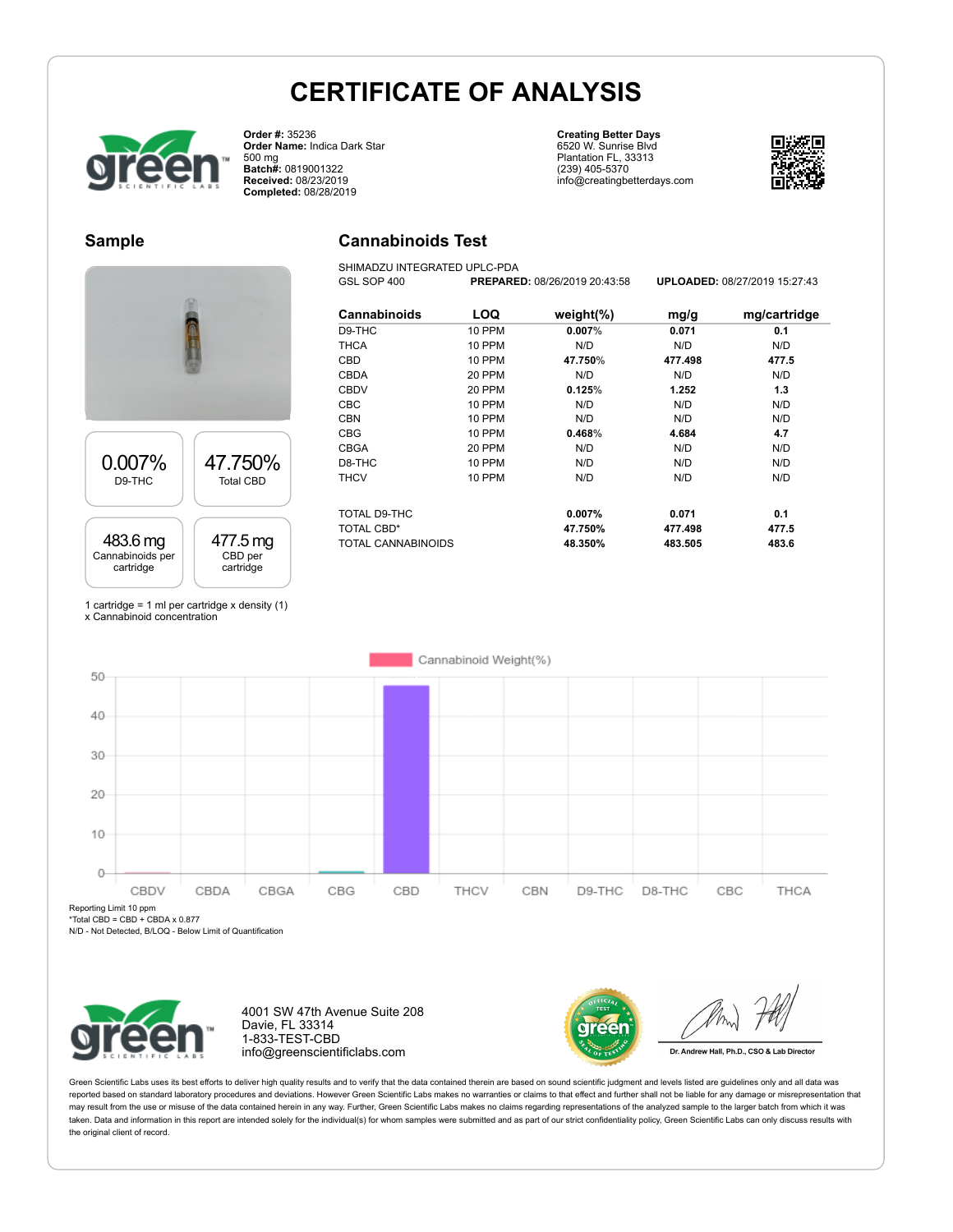

**Order #:** 35236 **Order Name:** Indica Dark Star 500 mg **Batch#:** 0819001322 **Received:** 08/23/2019 **Completed:** 08/28/2019

**Creating Better Days** 6520 W. Sunrise Blvd Plantation FL, 33313 (239) 405-5370 info@creatingbetterdays.com



### **PESTICIDE ANALYSIS:**

GSL SOP 401 **PREPARED:** 08/26/2019 20:56:24 **UPLOADED:** 08/27/2019 21:55:27

GCMS-MS - Shimadzu GCMS-TQ8040

| Pesticide           | <b>Action Level</b><br>(ppm) | Results<br>(ppm) | ∟OQ<br>(ppm) | LOD<br>(ppm) | <b>Pesticide</b>        | Action Level Results LOQ LOD<br>(ppm | (ppm) | $(ppm)$ (ppm) |       |
|---------------------|------------------------------|------------------|--------------|--------------|-------------------------|--------------------------------------|-------|---------------|-------|
| <b>CHLORFENAPYR</b> | 0.010                        | N/D              | 0.003        | 0.001        | <b>CYPERMETHRIN</b>     | 0.500                                | N/D   | 0.003         | 0.001 |
| COUMAPHOS           | 0.010                        | N/D              | 0.003        | 0.001        | PENTACHLORONITROBENZENE | 0.030                                | N/D   | 0.003         | 0.001 |
| <b>CYFLUTHRIN</b>   | 0.010                        | N/D              | 0.003        | 0.001        |                         |                                      |       |               |       |

LCMS-MS - Shimadzu LCMS-8060

| <b>Pesticide</b>       | <b>Action Level</b> | <b>Results</b> | LOQ   | LOD   |  |
|------------------------|---------------------|----------------|-------|-------|--|
|                        | (ppm)               | (ppm)          | (ppm) | (ppm) |  |
| <b>ABAMECTIN B1A</b>   | 0.020               | N/D            | 0.005 | 0.001 |  |
| <b>ACEPHATE</b>        | 0.020               | N/D            | 0.001 | 0.001 |  |
| <b>ACEQUINOCYL</b>     | 0.020               | N/D            | 0.001 | 0.001 |  |
| <b>ACETAMIPRID</b>     | 10.000              | N/D            | 0.005 | 0.001 |  |
| <b>ALDICARB</b>        | 0.010               | N/D            | 0.005 | 0.001 |  |
| <b>AZOXYSTROBIN</b>    | 0.100               | N/D            | 0.001 | 0.001 |  |
| <b>BIFENAZATE</b>      | 0.010               | N/D            | 0.005 | 0.001 |  |
| <b>CHLORPYRIFOS</b>    | 0.020               | N/D            | 0.001 | 0.001 |  |
| <b>CLOFENTEZINE</b>    | 0.040               | N/D            | 0.001 | 0.001 |  |
| <b>DAMINOZIDE</b>      | 0.010               | N/D            | 0.005 | 0.001 |  |
| <b>DIAZANON</b>        | 0.010               | N/D            | 0.001 | 0.001 |  |
| <b>DICHLORVOS</b>      | 0.020               | N/D            | 0.005 | 0.001 |  |
| <b>DIMETHOATE</b>      | 0.010               | N/D            | 0.001 | 0.001 |  |
| <b>DIMETHOMORPH</b>    | 0.010               | N/D            | 0.005 | 0.001 |  |
| <b>ETHOPROPHOS</b>     | 0.010               | N/D            | 0.001 | 0.001 |  |
| <b>ETOFENPROX</b>      | 0.010               | N/D            | 0.001 | 0.001 |  |
| <b>ETOXAZOLE</b>       | 0.010               | N/D            | 0.010 | 0.005 |  |
| <b>FENHEXAMID</b>      | 0.080               | N/D            | 0.005 | 0.001 |  |
| <b>FENOXYCARB</b>      | 0.010               | N/D            | 0.005 | 0.001 |  |
| <b>FENPYROXIMATE</b>   | 0.100               | N/D            | 0.001 | 0.001 |  |
| <b>FIPRONIL</b>        | 0.010               | N/D            | 0.003 | 0.001 |  |
| <b>FLONICAMID</b>      | 0.100               | N/D            | 0.025 | 0.010 |  |
| <b>FLUDIOXONIL</b>     | 0.020               | N/D            | 0.003 | 0.001 |  |
| <b>HEXYTHIAZOX</b>     | 0.100               | N/D            | 0.005 | 0.001 |  |
| <b>IMAZALIL</b>        | 0.010               | N/D            | 0.005 | 0.001 |  |
| <b>IMIDACLOPRID</b>    | 0.020               | N/D            | 0.005 | 0.001 |  |
| <b>KRESOXIM-METHYL</b> | 0.020               | N/D            | 0.010 | 0.005 |  |

| Pesticide              | <b>Action Level</b> | <b>Results</b> | LOQ   | LOD   |  |
|------------------------|---------------------|----------------|-------|-------|--|
|                        | (ppm)               | (ppm)          | (ppm) | (ppm) |  |
| <b>MALATHION</b>       | 0.010               | N/D            | 0.005 | 0.001 |  |
| METALAXYL              | 0.010               | N/D            | 0.001 | 0.001 |  |
| <b>METHIOCARB</b>      | 0.010               | N/D            | 0.005 | 0.001 |  |
| <b>METHOMYL</b>        | 0.010               | N/D            | 0.001 | 0.001 |  |
| <b>MEVINPHOS</b>       | 0.010               | N/D            | 0.001 | 0.001 |  |
| <b>MYCLOBUTANIL</b>    | 0.020               | N/D            | 0.005 | 0.001 |  |
| <b>NALED</b>           | 0.010               | N/D            | 0.005 | 0.001 |  |
| <b>OXAMYL</b>          | 0.026               | N/D            | 0.001 | 0.001 |  |
| <b>PACLOBUTRAZOL</b>   | 0.010               | N/D            | 0.005 | 0.001 |  |
| <b>PERMETHRINS</b>     | 0.020               | N/D            | 0.005 | 0.001 |  |
| PHOSMET                | 0.020               | N/D            | 0.005 | 0.001 |  |
| PIPERONYL              | 3.000               | 0.016          | 0.001 | 0.001 |  |
| <b>BUTOXIDE</b>        |                     |                |       |       |  |
| <b>PRALLETHRIN</b>     | 0.020               | N/D            | 0.005 | 0.005 |  |
| <b>PROPICONAZOLE</b>   | 0.020               | N/D            | 0.010 | 0.005 |  |
| <b>PROPOXUR</b>        | 0.020               | N/D            | 0.001 | 0.001 |  |
| <b>PYRETHRINS</b>      | 0.500               | N/D            | 0.005 | 0.005 |  |
| (PYRETHRIN I)          |                     |                |       |       |  |
| <b>PYRIDABEN</b>       | 0.020               | N/D            | 0.005 | 0.001 |  |
| SPINETORAM             | 0.040               | N/D            | 0.001 | 0.001 |  |
| SPINOSAD               | 0.020               | N/D            | 0.001 | 0.001 |  |
| (SPINOSYN A)           |                     |                |       |       |  |
| SPINOSAD               |                     | N/D            | 0.001 |       |  |
| (SPINOSYN D)           | 0.020               |                |       | 0.001 |  |
| <b>SPIROMESIFEN</b>    | 0.030               | N/D            | 0.005 | 0.001 |  |
| <b>SPIROTETRAMAT</b>   | 0.020               | N/D            | 0.001 | 0.001 |  |
| SPIROXAMINE            | 0.010               | N/D            | 0.001 | 0.001 |  |
| <b>TEBUCONAZOLE</b>    | 0.010               | N/D            | 0.005 | 0.001 |  |
| <b>THIACLOPRID</b>     | 0.010               | N/D            | 0.001 | 0.001 |  |
| <b>THIAMETHOXAM</b>    | 0.010               | N/D            | 0.001 | 0.001 |  |
| <b>TRIFLOXYSTROBIN</b> | 0.020               | N/D            | 0.001 | 0.001 |  |

N/D = Not Detected, A/LOQ = Above LOQ Level, B/LOQ = Below LOQ Level, B/LOD = Below LOD Level



4001 SW 47th Avenue Suite 208 Davie, FL 33314 1-833-TEST-CBD info@greenscientificlabs.com



Dr. Andrew Hall, Ph.D., CSO & Lab Director

Green Scientific Labs uses its best efforts to deliver high quality results and to verify that the data contained therein are based on sound scientific judgment and levels listed are guidelines only and all data was reported based on standard laboratory procedures and deviations. However Green Scientific Labs makes no warranties or claims to that effect and further shall not be liable for any damage or misrepresentation that may result from the use or misuse of the data contained herein in any way. Further, Green Scientific Labs makes no claims regarding representations of the analyzed sample to the larger batch from which it was taken. Data and information in this report are intended solely for the individual(s) for whom samples were submitted and as part of our strict confidentiality policy, Green Scientific Labs can only discuss results with the original client of record.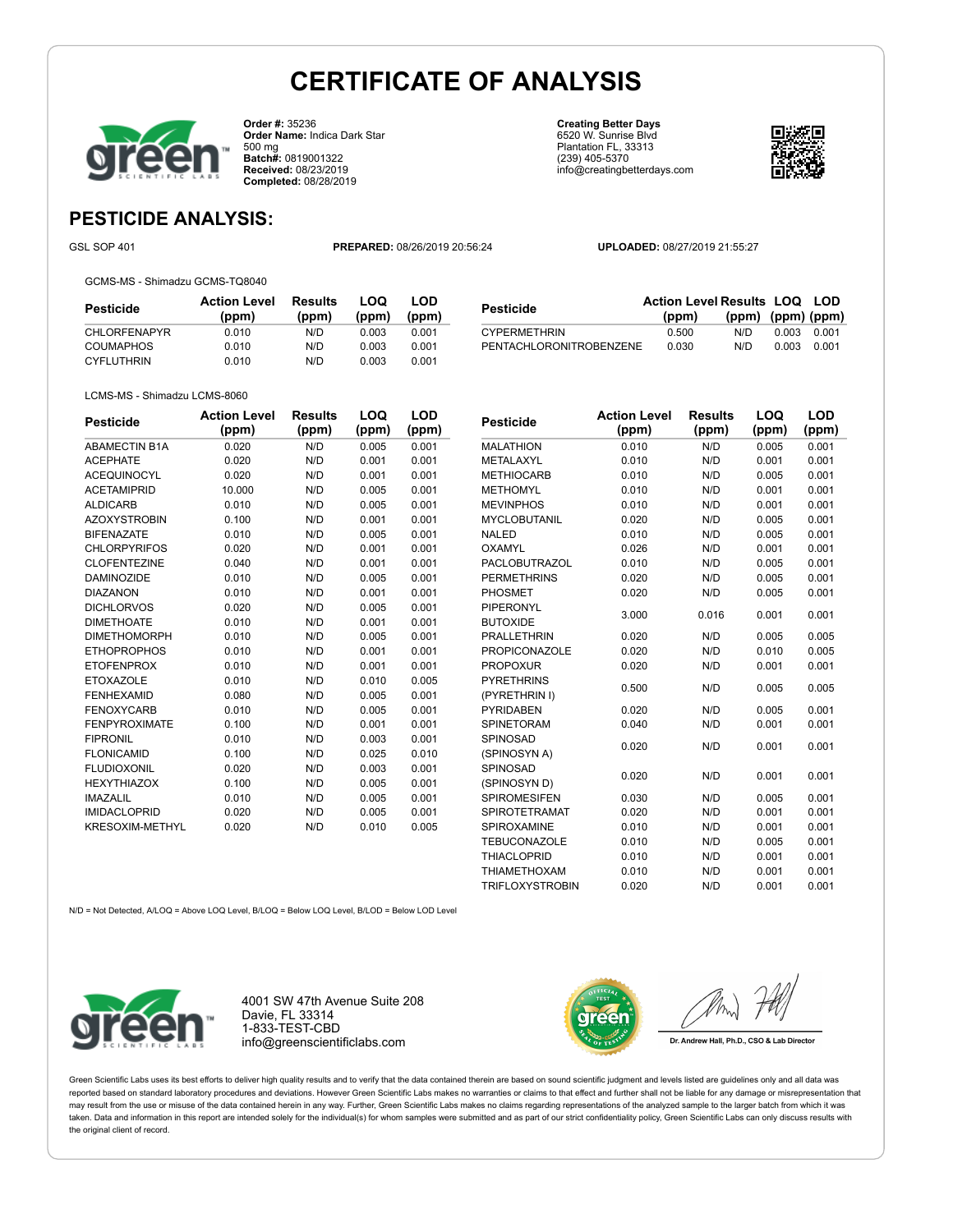

**Order #:** 35236 **Order Name:** Indica Dark Star 500 mg **Batch#:** 0819001322 **Received:** 08/23/2019 **Completed:** 08/28/2019

**Creating Better Days** 6520 W. Sunrise Blvd Plantation FL, 33313 (239) 405-5370 info@creatingbetterdays.com



#### **RESIDUAL SOLVENTS:**

Headspace GCMS - Shimadzu GCMS QP2020 with HS20

GSL SOP 405 **Prepared:** 08/26/2019 21:13:28 **Uploaded:** 08/28/2019 22:54:46

| <b>Residual Solvent</b>  | <b>Action Level (ppm)</b> | Results (ppm) | LOQ (ppm) | LOD (ppm) |
|--------------------------|---------------------------|---------------|-----------|-----------|
| <b>ACETONE</b>           | 5,000                     | <b>B/LOQ</b>  | 140       | 20        |
| <b>ACETONITRILE</b>      | 410                       | N/D           | 25        |           |
| <b>BENZENE</b>           |                           | N/D           |           | 0.5       |
| <b>BUTANE</b>            | 5,000                     | N/D           | 50        | 10        |
| <b>CHLOROFORM</b>        |                           | N/D           |           | 0.5       |
| <b>DICHLOROETHANE</b>    |                           | N/D           |           | 0.5       |
| <b>DICHLOROMETHANE</b>   |                           | N/D           |           | 0.5       |
| <b>ETHANOL</b>           | 5,000                     | N/D           | 140       | 20        |
| ETHYL ACETATE            | 5,000                     | N/D           | 140       | 20        |
| ETHYL ETHER              | 5,000                     | N/D           | 140       | 20        |
| <b>ISOPROPYL ALCOHOL</b> | 5,000                     | N/D           | 140       | 20        |
| <b>METHANOL</b>          | 3,000                     | N/D           | 100       | 20        |
| N-HEPTANE                | 5,000                     | N/D           | 140       | 20        |
| N-HEXANE                 | 290                       | N/D           | 18        | 10        |
| <b>PENTANE</b>           | 5,000                     | <b>B/LOQ</b>  | 140       | 20        |
| <b>PROPANE</b>           | 5,000                     | 198           | 20        |           |
| <b>TOLUENE</b>           | 890                       | N/D           | 53        |           |
| <b>TRICHLOROETHENE</b>   |                           | N/D           | $\Omega$  | 0         |
| <b>XYLENES</b>           | 2,170                     | N/D           | 130       | 20        |



4001 SW 47th Avenue Suite 208 Davie, FL 33314 1-833-TEST-CBD info@greenscientificlabs.com



Dr. Andrew Hall, Ph.D., CSO & Lab Director

Green Scientific Labs uses its best efforts to deliver high quality results and to verify that the data contained therein are based on sound scientific judgment and levels listed are guidelines only and all data was reported based on standard laboratory procedures and deviations. However Green Scientific Labs makes no warranties or claims to that effect and further shall not be liable for any damage or misrepresentation that may result from the use or misuse of the data contained herein in any way. Further, Green Scientific Labs makes no claims regarding representations of the analyzed sample to the larger batch from which it was taken. Data and information in this report are intended solely for the individual(s) for whom samples were submitted and as part of our strict confidentiality policy, Green Scientific Labs can only discuss results with the original client of record.